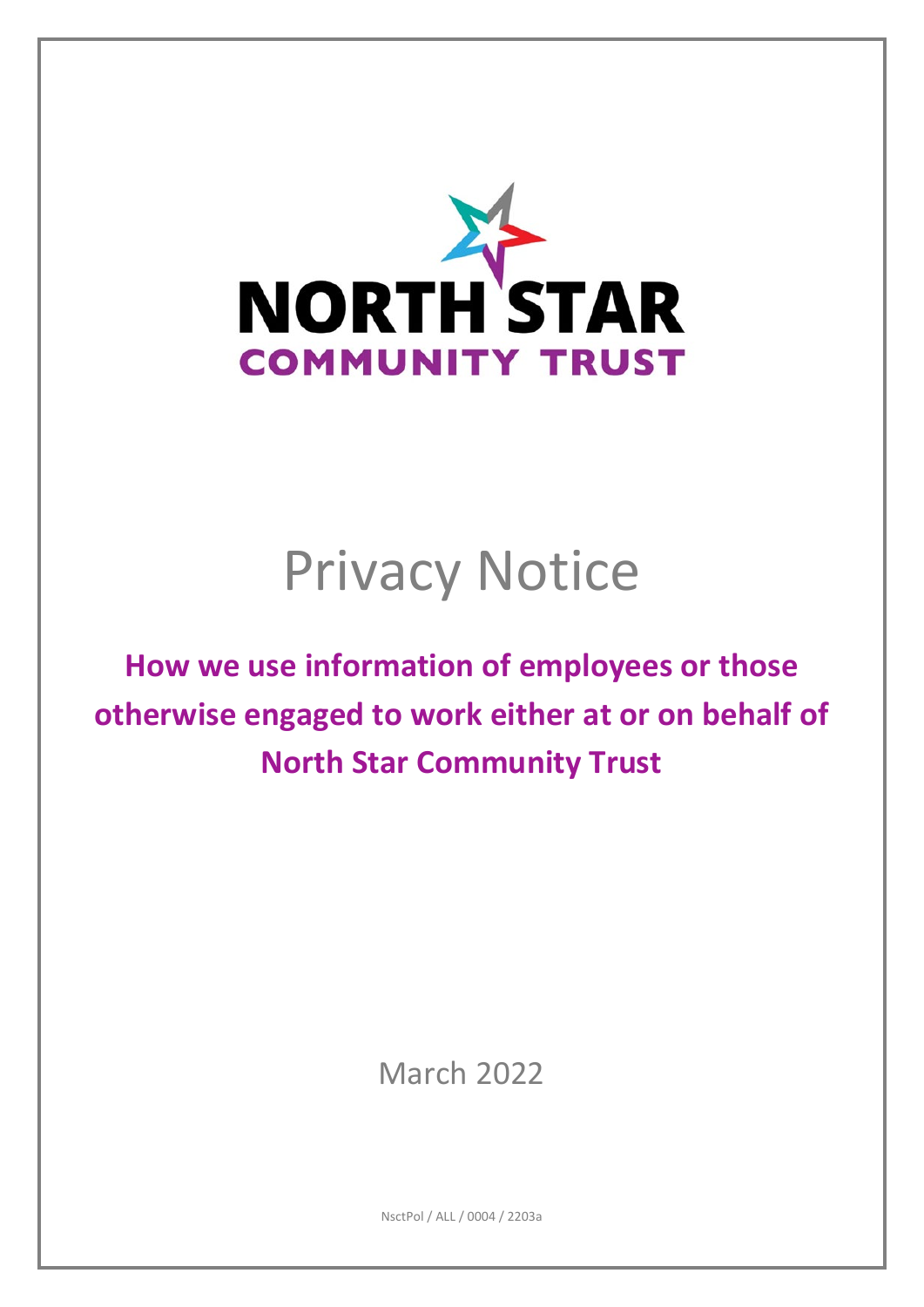# **Categories of information (employees and volunteers)**

The categories of personal data we primarily collect and documents we hold include: -

- name, address, telephone (contact and emergency contact / next of kin details)
- nationality
- date of birth
- ethnicity**[1](#page-1-0)**
- attendance / absence data **[2](#page-1-1)**
- outcome of enhanced DBS check **[3](#page-1-2)**
- outcome of barred list check
- outcome of identity check **[4](#page-1-3)**
- outcome of checks on people living or working outside the UK (if applicable)
- outcome of Section 128 prohibition check for management positions **[5](#page-1-4)**
- employment contract or volunteer agreement (such as start date, hours of work, post, role and salary as appropriate)
- NI (national insurance) number
- copy of [right to work documents](https://www.gov.uk/government/publications/right-to-work-checks-employers-guide) (such as passport, residence card, birth certificate)
- outcome of the check to establish the person's right to work in the UK
- professional qualifications
- outcome of prohibition from teaching check **<sup>3</sup>**
- relevant medical or disability information to ensure appropriate support
- declarations of business and personal interests **[6](#page-1-5)**
- outcomes of any formal capability, grievance or disciplinary procedures and decisions concerning flexible working
- photo (for security pass identification)
- financial information (for payroll and **HMRC**)

# **Categories of information (governors, trustees, directors and members)**

The categories of personal data we primarily collect and documents we hold include: -

- name and any former name
- address and contact number(s)
- role

-

- date of birth
- attendance at meetings
- photo (for security pass identification)
- outcome of enhanced DBS check **[7](#page-1-6)**
- country / part of UK where usually resident **[8](#page-1-7)**
- date of appointment
- term of office expiration (in previous year)
- nationality
- postcode
- service address and business occupation (if any) **<sup>8</sup>**

<span id="page-1-3"></span>**<sup>4</sup>** Required for teaching staff

<span id="page-1-7"></span>**<sup>8</sup>** For Members and Directors only as bank signatories and as required b[y Companies House](https://www.gov.uk/government/organisations/companies-house)

<span id="page-1-0"></span>**<sup>1</sup>** Used for equalities and diversity monitoring and only if the subject chooses to provide it

<span id="page-1-1"></span>**<sup>2</sup>** Sickness absence data is monitored and profiling decisions made with regard to the frequency / reasons for absence which may be linked to performance management. These decisions are made by line managers working with HR

<span id="page-1-2"></span>**<sup>3</sup>** Verification documents including 'proof of identification' and 'proof of address' are temporarily held as part of the DBS verification process

<span id="page-1-4"></span>**<sup>5</sup>** Required for senior members of teaching and non-teaching staff

<span id="page-1-5"></span>**<sup>6</sup>** Required for senior management team and deputy head teachers. The [Academy Trust Handbook](https://www.gov.uk/guidance/academy-trust-handbook) requires business interests to be published

<span id="page-1-6"></span>**<sup>7</sup>** Verification documents including 'proof of identification' and 'proof of address' are temporarily held as part of the DBS verification process. Enhanced DBS check is not required for Members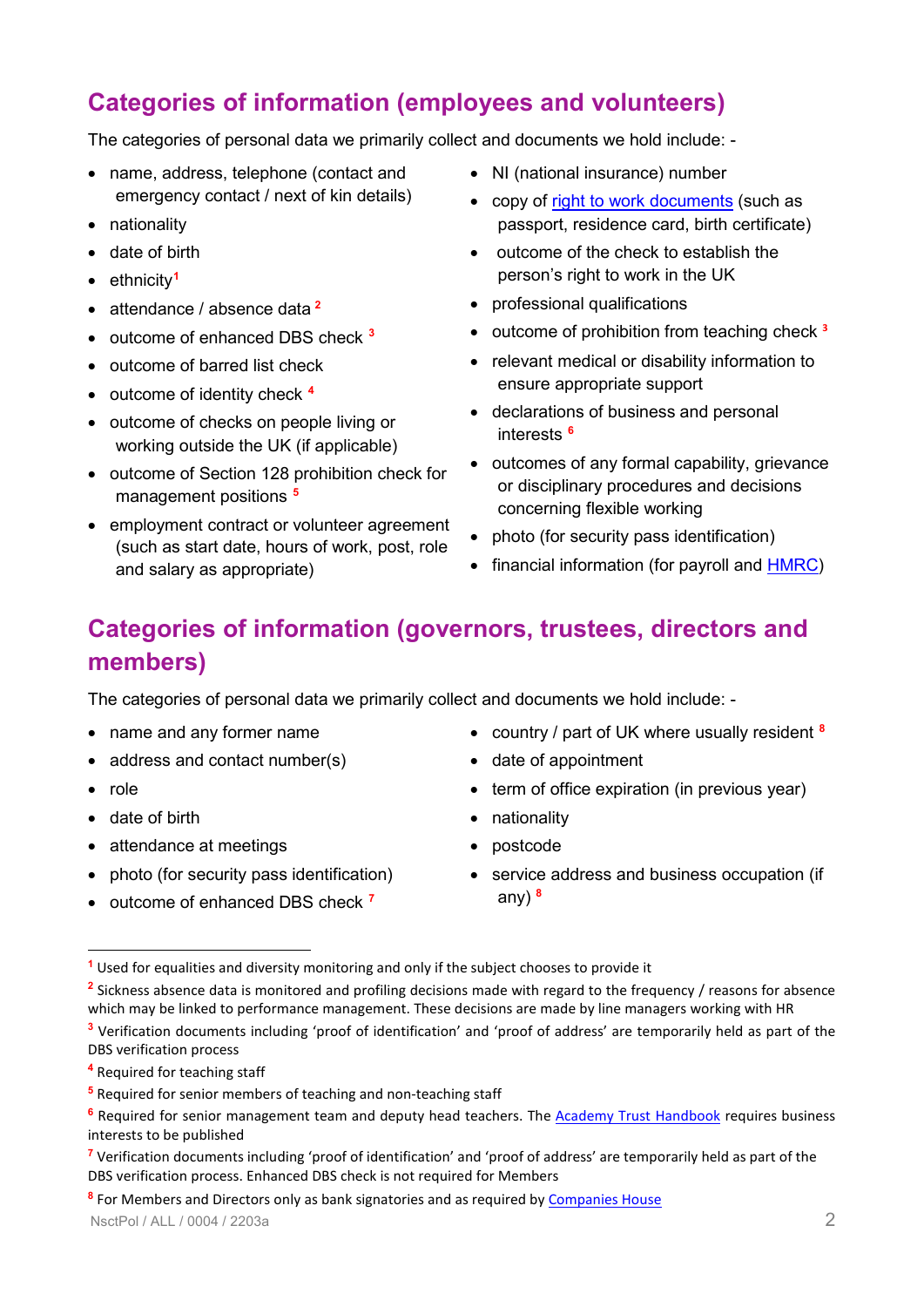# **The process of collecting information**

Most information is collected via application and contract forms when they start at the Trust, however some is collected and / or amended during the period of employment / appointment.

Whilst the majority of personal information provided is mandatory and essential for the Trust's operational use, some of it is requested on a voluntary basis. In order to comply with the General Data Protection Regulation and the Data Protection Act 2018 we will always inform you whether you are required to provide certain information to us or if you have a choice in this at the point it is collected.

# **Storing information**

Unless there is a statutory or legal obligation to hold it longer (e.g. records of a pupil's allegation of a child protection nature against a member of staff must be retained until they reach retirement age or for 10 years, whichever is the longer) or shorter (e.g. oral, written and final warnings are kept from 6 months up to 18 months depending on severity), workforce information is usually held in line with Section 2 of the [Limitation Act 1980](https://www.legislation.gov.uk/ukpga/1980/58) for a period of six years further to termination of employment. Information relating to volunteers is kept no longer than necessary and relevant for the task to which they are providing support.

Unless there is a business continuity need to keep them longer, email accounts will be deleted one month after the end of contract.

Minutes of governor academy advisory committees and Trustee meetings are kept permanently and as such, by virtue of attending in a professional capacity, records of attendees are kept within.

# **Why we collect and use workforce and governance information**

#### **We use workforce data to:** -

- enable the development of a comprehensive picture of the workforce and how it is deployed allowing better financial modelling and planning
- enable individuals to be paid
- support the effective performance management of staff
- improve the management of academy workforce data across the sector and to enable diversity monitoring (such as ethnicity **[9](#page-2-0)** , disability and gender pay gap)

#### **We use governor, trustee, director and member data to: -**

• demonstrate our management structure in a manner which is open and transparent

#### **We use both workforce and governance information to: -**

- inform the development of safer recruitment, safer appointment and retention policies
- collate and provide statutory data and census returns
- promote the Trust (via newsletters and social media with appropriate consent)

<u>.</u>

<span id="page-2-0"></span>NsctPol / ALL / 0004 / 2203a 3 **<sup>9</sup>** Should they choose to provide it, ethnicity is captured during the application and appointment process and used anonymously for the DfE school workforce census returns, diversity and monitoring purposes only.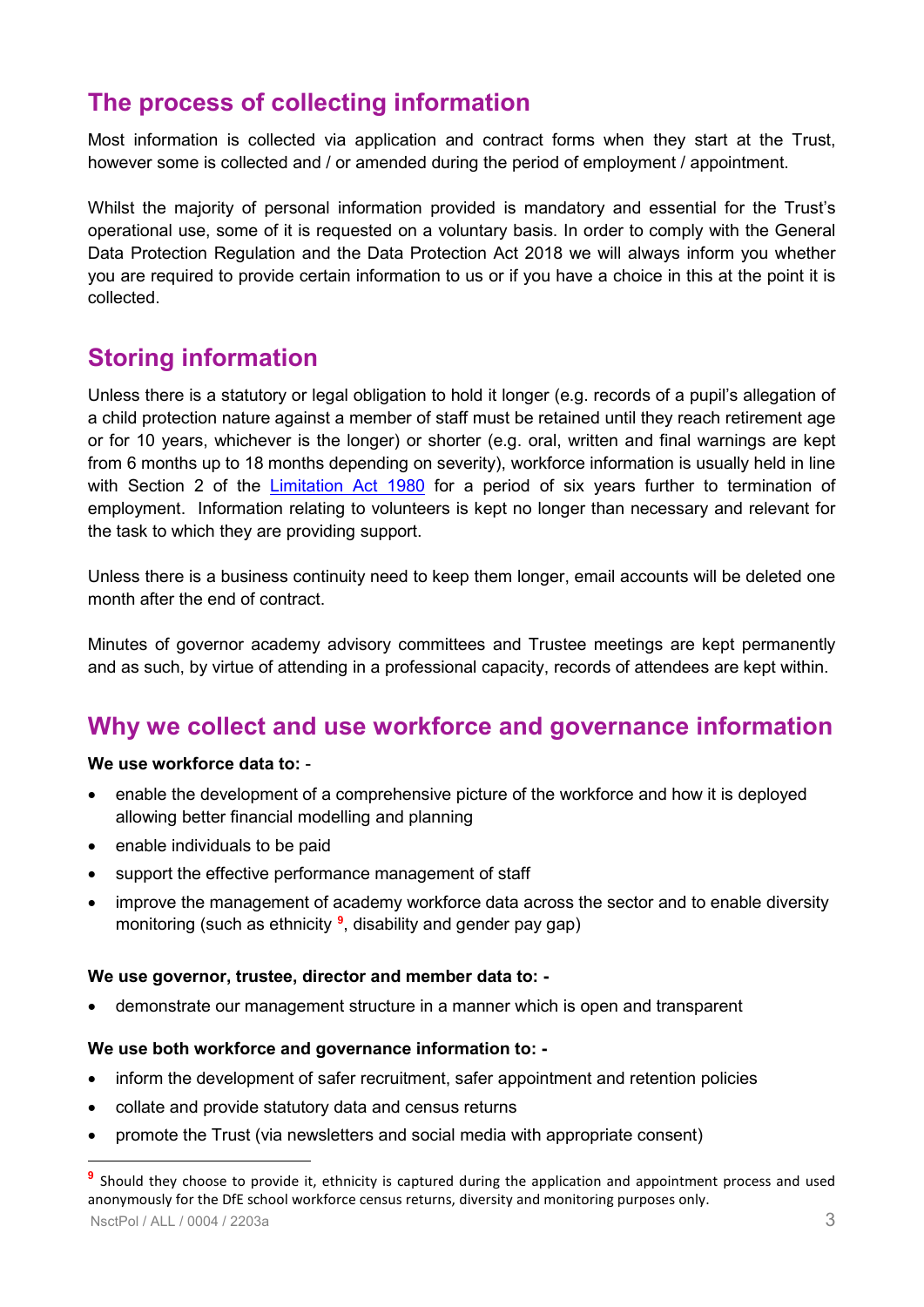# **The lawful basis under which we use this information**

The General Data Protection Regulation (GDPR) requires us to document the conditions that allow the processing of personal data. We primarily rely on GDPR Article 6(1)(b) and Article 6(1)(c) but as special categories of personal information are also processed, we also rely on Article 9(2)(a) where consent is required unless otherwise covered by Article 9(2)(b).

For information, these articles are: -

• GDPR Article 6(1)(b)

Processing is necessary for the performance of a contract to which the data subject is party or in order to take steps at the request of the data subject prior to entering into a contract;

• GDPR Article  $6(1)(c)$ 

Processing is necessary for compliance with a legal obligation to which the controller is subject

• GDPR Article 9(2)(a)

The data subject has given explicit consent to the processing of those personal data for one or more specified purposes

• GDPR Article 9(2)(b)

Processing is necessary for the purposes of carrying out the obligations and exercising specific rights of the controller or of the data subject in the field of employment and social security and social protection law

#### The legal obligations referred to above are: -

- adherence to [general employment law](https://www.gov.uk/browse/employing-people/contracts)
- our obligations to comply with DfE statutory guidance [Keeping Children Safe In Education](https://www.gov.uk/government/publications/keeping-children-safe-in-education--2) as required by Part 4 of [The Education \(Independent School Standards\) Regulations 2014](http://www.legislation.gov.uk/uksi/2014/3283/schedule/made) which applies to academies with regard to information required in relation to staff and proprietors (including governance).
- the requirements of the [Academy Trust Handbook](https://www.gov.uk/guidance/academy-trust-handbook) including the necessity to maintain the **[National Database of Governors.](https://www.gov.uk/government/news/national-database-of-governors)**
- our duty to comply with the requirements of [Companies House](https://www.gov.uk/government/organisations/companies-house) with regard to Members and **Directors**

## **CCTV**

Closed Circuit Television Cameras are in use in order to monitor our premises for security purposes. There are visible signs at our academies showing that CCTV is in operation and images from this system are securely stored where only a limited number of authorised persons may have access to them. The footage is automatically erased on a regular cycle and is not retained beyond that. We may however be required to temporarily isolate and disclose CCTV footage to authorised third parties such as the police to assist with crime prevention or at the behest of a court order.

## **HealthShield**

We will provide *HealthShield* with basic information in order to set up an account (e.g. name and contact details) employees retain full control of any personal data they may choose to supply in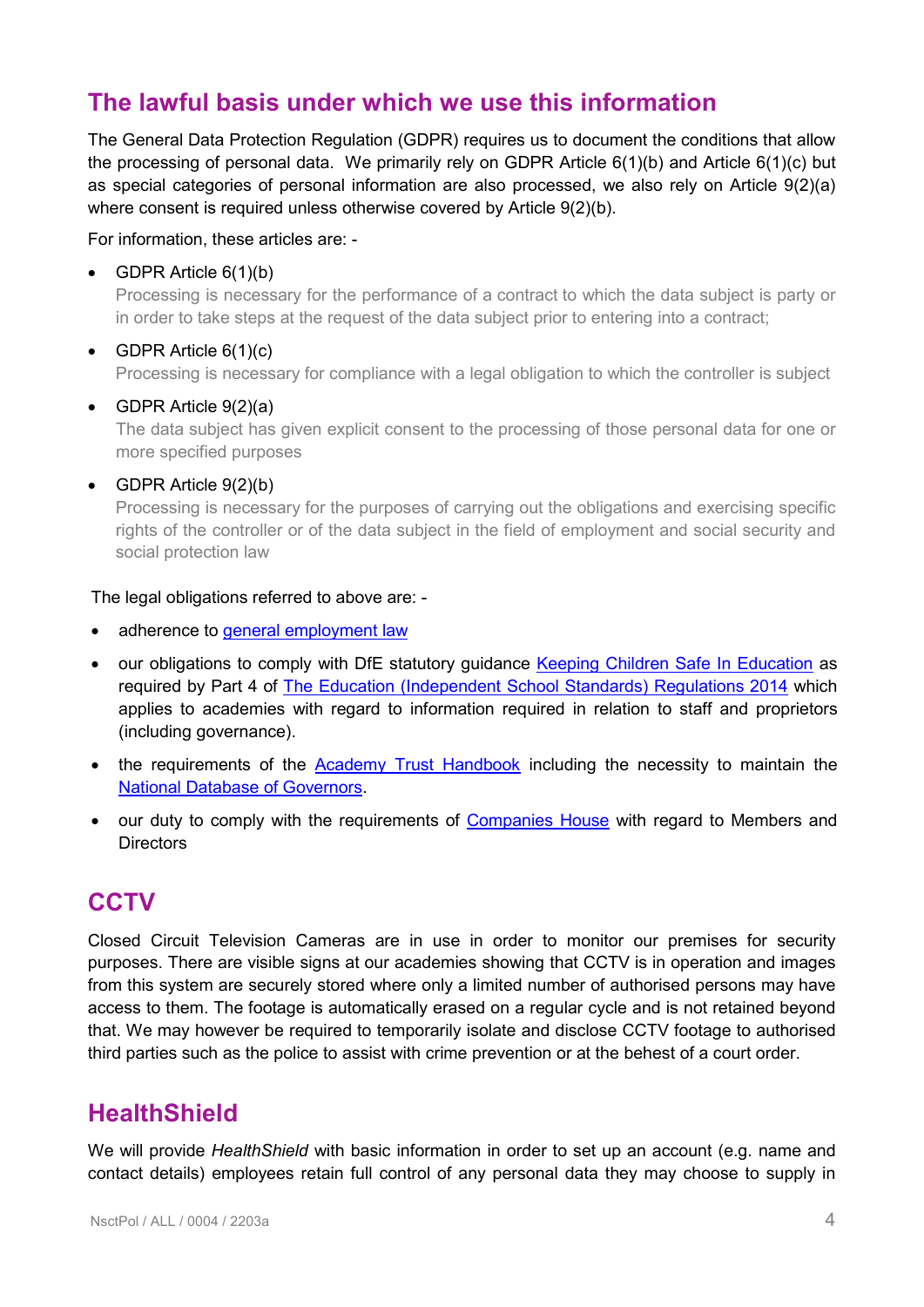order to engage their services. This is usually held for seven years from the termination of the policy and any queries can be submitted to *HealthShield* directly. [www.healthshield.co.uk/privacy](http://www.healthshield.co.uk/privacy)

## **Images**

Images are used for identification / security cards. Consent will be sought for the use of images for other purposes (such as news letters or social media) and can be withdrawn at any time.

## **Circumstances when we are or may be required to share data**

We do not share information with third parties without the appropriate consent or unless there is a legal or statutory justification which requires or allows us to do so.

## **Department for Education**

We routinely share some information with the Department for Education (DfE) as they collect personal data from educational settings and local authorities via various statutory data collections.

We are required to share information about our workforce with the Department for Education (DfE) for the purpose of those data collections, under Section 5 and Section 7 of the [Education \(Supply](http://www.legislation.gov.uk/uksi/2007/2260/body/made)  [of Information about the School Workforce\) \(England\)](http://www.legislation.gov.uk/uksi/2007/2260/body/made) (No. 2) Regulations 2007 and amendments.

The [Academy Trust Handbook](https://www.gov.uk/guidance/academy-trust-handbook) requires us to share information about or governance arrangements with the Department for Education (DfE). This is entered manually on to the [GIAS](https://get-information-schools.service.gov.uk/) (get information about schools) system and forms part of the [National Database of Governors](https://www.gov.uk/government/news/national-database-of-governors)

All data is transferred securely and held by DfE under a combination of software and hardware controls which meet the current [government security policy](https://www.gov.uk/government/publications/security-policy-framework) framework.

## **Ofsted**

The Office for Standards in Education (Ofsted) will have access to staff and pupil / parent information as part of their assessment of an academy or the Trust to ensure we are delivering our teaching requirements and objectives.

More details with regard to the data Ofsted use and how they use it is available on their website [www.gov.uk/government/publications/ofsted-privacy-notices/schools-ofsted-privacy-notice](http://www.gov.uk/government/publications/ofsted-privacy-notices/schools-ofsted-privacy-notice)

## **Education and Skills Funding Agency**

On the rare occasion it should occur, Section 6.4 of the [Academy Trust Handbook](https://www.gov.uk/guidance/academy-trust-handbook) gives audit access rights to authorised representatives from the [ESFA](https://www.gov.uk/government/organisations/education-and-skills-funding-agency) to all books, records, information, explanations, assets and premises.

## **Law enforcement and government bodies**

We will only share personal data with law enforcement and government bodies where we are legally required to do so such as: -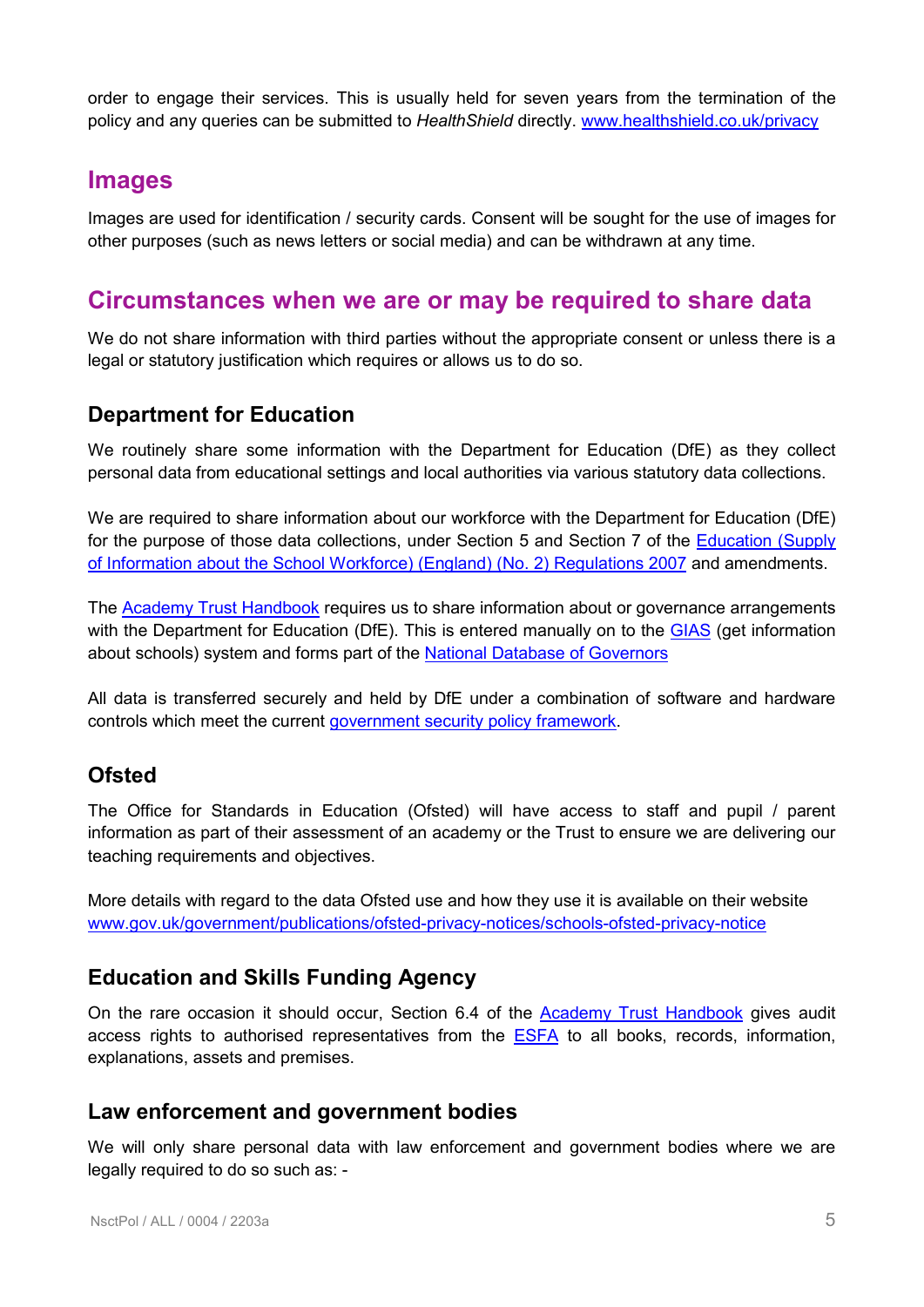- The prevention or detection of crime and / or fraud
- The apprehension or prosecution of offenders
- The assessment or collection of tax owed to HMRC
- In connection with legal proceedings
- Where the disclosure is required to satisfy our safeguarding obligations
- Research and statistical purposes, but only where consent has been provided or where it has been sufficiently anonymised to the extent it can no longer identify anyone

We may also share personal data with emergency services and local authorities to help them to respond to an emergency situation that affects any of our pupils or staff.

## **Third party suppliers**

We may appoint suppliers or service providers to enable us to provide services to our and pupils (for example IT software to process payroll). When doing this, we will: -

- Only appoint suppliers or contractors which can provide sufficient guarantees that they comply with data protection law
- Establish a data sharing agreement with the supplier or contractor, either in the contract or as a standalone agreement, to ensure the fair and lawful processing of any personal data we share
- Only share data that the supplier or contractor needs to carry out their service, and information necessary to keep them safe while working with us

## **How government uses data**

#### **The workforce data that we lawfully share with the DfE through data collections:**

- informs departmental policy on pay and the monitoring of the effectiveness and diversity of the school workforce
- links to school funding and expenditure
- supports 'longer term' research and monitoring of educational policy

#### **The governor and Trustee data that we lawfully share with the DfE via GIAS:**

- will increase the transparency of governance arrangements
- will enable schools and the department to identify more quickly and accurately individuals who are involved in governance and who govern in more than one context
- allows the department to be able to uniquely identify an individual and in a small number of cases conduct checks to confirm their suitability for this important and influential role

## **Data collection requirements**

To find out more about the data collection requirements placed on us by the Department for Education including the data that we share with them, please visit the following websites: -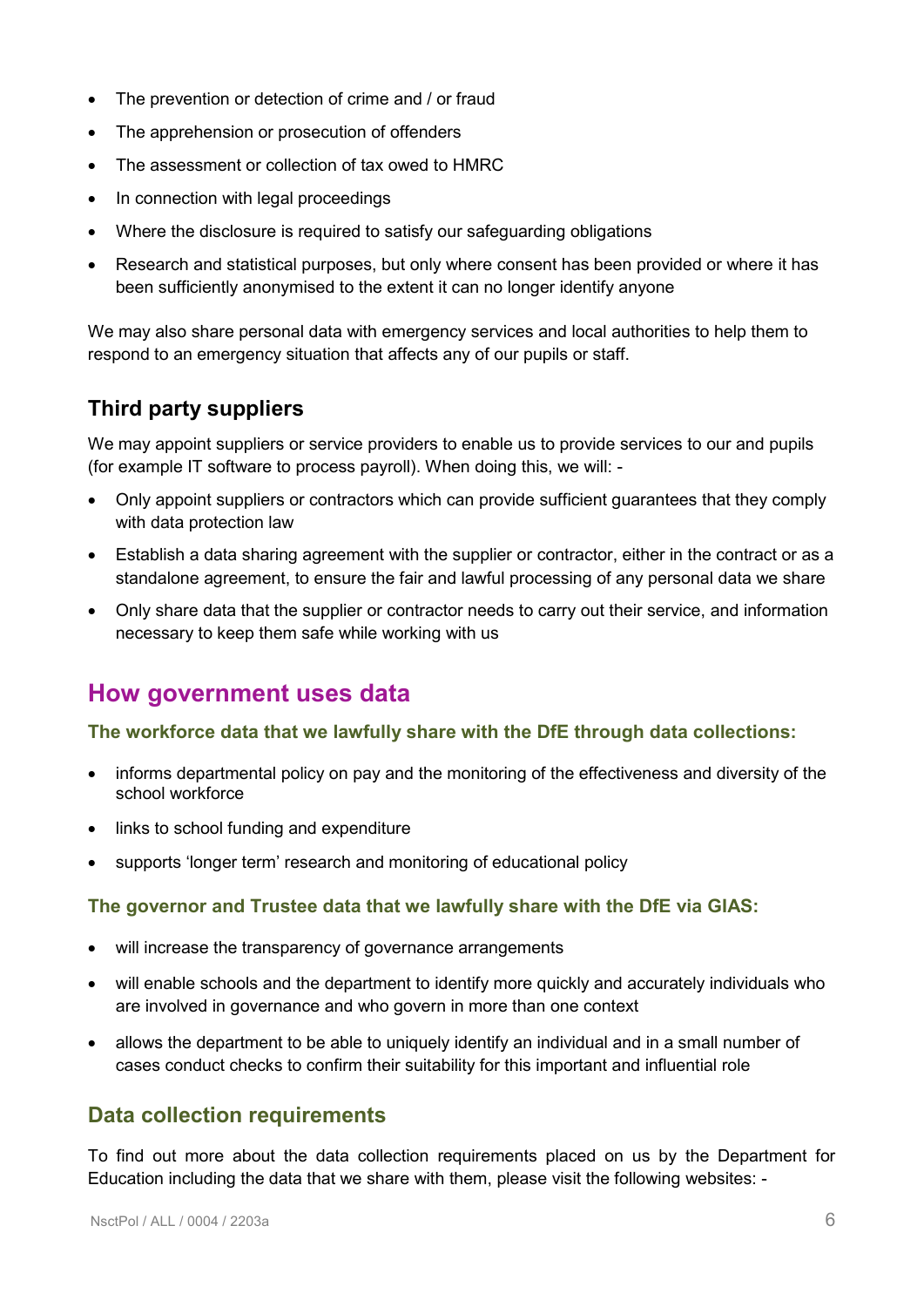#### **For school workforce**

[www.gov.uk/education/data-collection-and-censuses-for-schools.](http://www.gov.uk/education/data-collection-and-censuses-for-schools)

**For governors** (not all items are made public nor shared beyond the DfE unless required by law) <https://www.gov.uk/government/news/national-database-of-governors>

## **Sharing of workforce data by the department for education**

The Department may share information about school employees with third parties who promote the education or well-being of children or the effective deployment of school staff in England by:

- conducting research or analysis
- producing statistics
- providing information, advice or guidance

The Department has robust processes in place to ensure that the confidentiality of personal data is maintained and there are stringent controls in place regarding access to it and its use. Decisions on whether DfE releases personal data to third parties are subject to a strict approval process and based on a detailed assessment of:

- who is requesting the data
- the purpose for which it is required
- the level and sensitivity of data requested; and
- the arrangements in place to securely store and handle the data

To be granted access to school workforce information, organisations must comply with its strict terms and conditions covering the confidentiality and handling of the data, security arrangements and retention and use of the data.

Governance arrangements are collected and made publically available via [Get Information About](https://get-information-schools.service.gov.uk/Downloads)  [Schools](https://get-information-schools.service.gov.uk/Downloads) on the gov.uk website

To contact the Department for Education (DfE) please visit: - [www.gov.uk/contact-dfe](http://www.gov.uk/contact-dfe)

## **Right to request access to personal data**

Individuals have the right to request a copy of the personal information NSCT Academies holds about them.

This is known as a '*subject access request*' and this process is fully explained in our Data Protection Policy available on our website.

Anyone wishing to make a subject access request may do so by contacting the academy office or our Data Protection Officer. **Please see the 'contacts' section below**.

#### **Please note**

Anyone wishing to make a subject access request for personal information which the government or DfE process should be made directly to them [www.gov.uk/contact-dfe](http://www.gov.uk/contact-dfe)